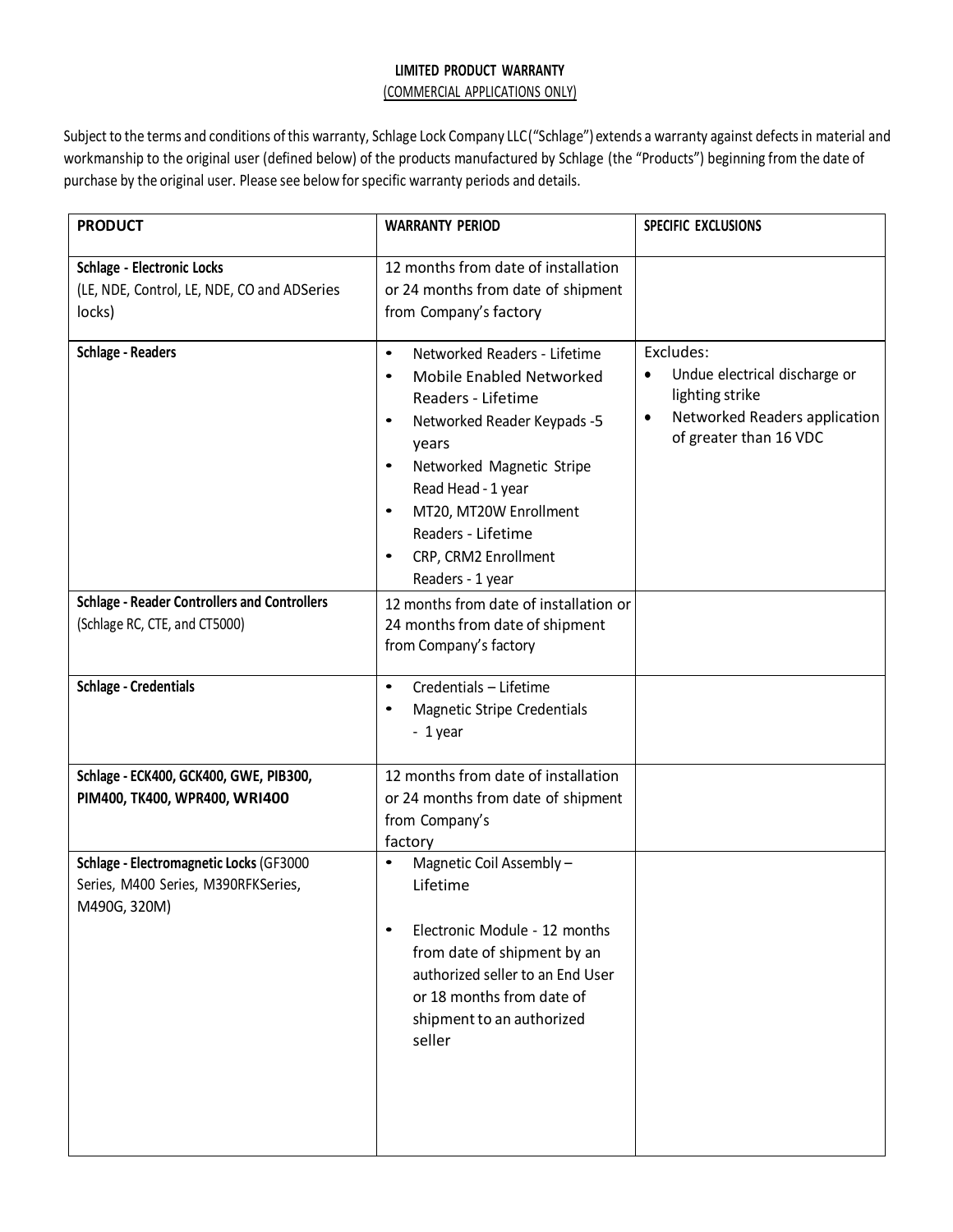| <b>Product</b>                                                                                                                                                                                                                                                                                                                                                                                                                                                                                                                                               | <b>Warranty Period</b>                                                                                                                                                                                                                                                                        | <b>SPECIFIC EXCLUSIONS</b>                                                                                                                                                                                                                                                                                                                                                                                                                                                                                                         |
|--------------------------------------------------------------------------------------------------------------------------------------------------------------------------------------------------------------------------------------------------------------------------------------------------------------------------------------------------------------------------------------------------------------------------------------------------------------------------------------------------------------------------------------------------------------|-----------------------------------------------------------------------------------------------------------------------------------------------------------------------------------------------------------------------------------------------------------------------------------------------|------------------------------------------------------------------------------------------------------------------------------------------------------------------------------------------------------------------------------------------------------------------------------------------------------------------------------------------------------------------------------------------------------------------------------------------------------------------------------------------------------------------------------------|
| <b>Schlage - Electric Strikes</b><br>(Von Duprin 4200 Series, 6400 Series)<br>Schlage - Power Supplies (PS900 and<br>optional boards)<br>Schlage - System Accessories (8200<br>Series Consoles, 800 Series<br>Monitoring Stations, 672 TouchBar,<br>692 SmartBar, 600/700 Series<br>pushbuttons, 6500 Series<br>keyswitches, 674/679/7700 Series<br>door position switches, 700 Series<br>door cords, 1910 Series horns, Scan<br>Il Series PIRs, 740 Series Emergency<br>Break Glass, 660 Series mini box, 422S<br>Cabinet Lock, PB405 Series<br>PowerBolts) | Electric Strikes - 5 years<br>$\bullet$<br>(except 1 year on electrical<br>components including the<br>solenoid and wiring)<br>Power Supplies and System<br>$\bullet$<br>Accessories - 12 months from<br>date of installation or 18<br>months from date of shipment<br>from Company's factory |                                                                                                                                                                                                                                                                                                                                                                                                                                                                                                                                    |
| <b>ISONAS</b><br>(Reader Controllers, IP-Bridges and<br>accessories delivered with Reader<br>Controllers and IP-Bridges)                                                                                                                                                                                                                                                                                                                                                                                                                                     | 1 year from date of shipment from<br>Company's factory                                                                                                                                                                                                                                        | Excludes:<br>Defects resulting in whole or in part<br>$\bullet$<br>from software or hardware<br>modification or adjustment<br>Any loss of personal settings due to<br>product repair and/or replacement<br>Defects resulting from failure to use<br>$\bullet$<br>dielectric grease in the network<br>port/cable jack of the product that<br>results in corrosion<br>Variations in color on the housing of Products<br>and variations in buzzer quality and volume<br>are normal and not considered defects under<br>this warranty. |
| Schlage - Small Format InterchangeableCores<br>(SFIC)                                                                                                                                                                                                                                                                                                                                                                                                                                                                                                        | 3 years                                                                                                                                                                                                                                                                                       | Applies only to Schlage locks and<br>housings when used with<br>another manufacturer's cores, orto<br>Schlage cores (i.e., SFIC) when used in<br>another manufacturer's locks and<br>housings. The use of unauthorized<br>cylinder cams or other components<br>with the Products shall void the<br>warranty                                                                                                                                                                                                                        |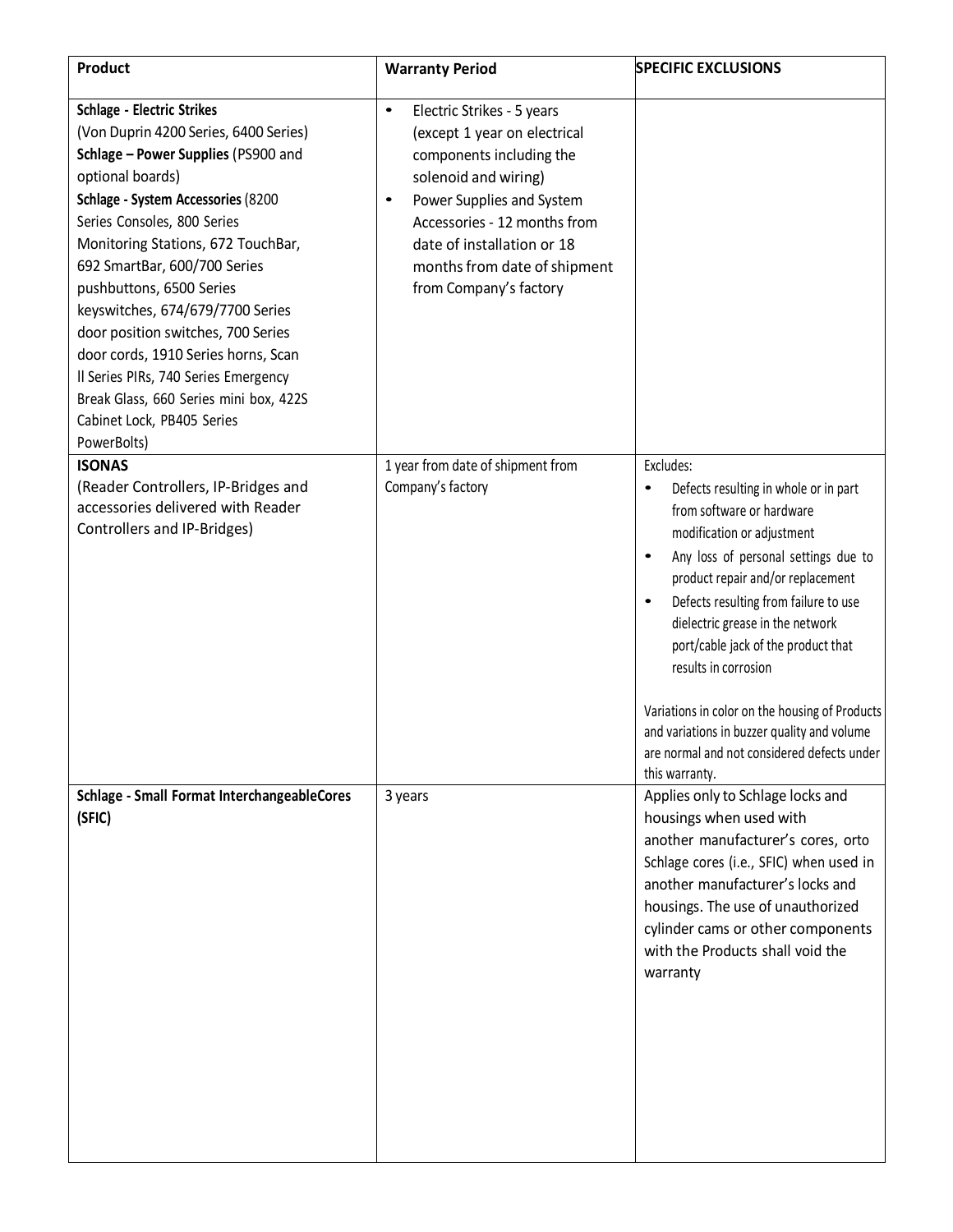| <b>PRODUCT</b>                                                                                                                                                                                                                                                                                                           | <b>WARRANTY PERIOD</b>                                                                                                                                                                                                                                                                                                                      | <b>SPECIFIC EXCLUSIONS</b>                                                                 |
|--------------------------------------------------------------------------------------------------------------------------------------------------------------------------------------------------------------------------------------------------------------------------------------------------------------------------|---------------------------------------------------------------------------------------------------------------------------------------------------------------------------------------------------------------------------------------------------------------------------------------------------------------------------------------------|--------------------------------------------------------------------------------------------|
| <b>Schlage - Mechanical Locks</b><br>(A Series, AL Series, ALX Series, B250 Series, B500,<br>B600, B700, B800, CL Series, CS200 Series, HL<br>Series (HL6, PL7, PL8), L<br>Series, LM9200 Series, LM9300 Series, LTSeries,<br>ND Series, S Series, S200 Series)<br><b>Schlage - Electrified Locks</b>                    | • 3 years mechanical<br>• 1 year electromechanical<br>• ND Series - 10 years mechanical<br>• ALX Series - 10 years mechanical<br>(*Includes student residential<br>applications and administrative<br>applications in K-12)<br>1 year electromechanical                                                                                     | Excludes:<br>Grade 2 Products used in<br>educational facilities                            |
| (eL Series, eND Series)                                                                                                                                                                                                                                                                                                  |                                                                                                                                                                                                                                                                                                                                             |                                                                                            |
| Schlage - Product Finish                                                                                                                                                                                                                                                                                                 | 3 years                                                                                                                                                                                                                                                                                                                                     | See below for Oil Rubbed Bronze<br>(613) finish exclusion                                  |
| <b>Schlage - Portable Security</b>                                                                                                                                                                                                                                                                                       | Lifetime                                                                                                                                                                                                                                                                                                                                    |                                                                                            |
| <b>Dexter - Commercial</b><br>(locks, exit devices and door controls)                                                                                                                                                                                                                                                    | Locks - 5 years mechanical<br>$\bullet$<br>Door Controls - 5 years<br>$\bullet$<br>mechanical<br>Exit Devices - 60 months from<br>$\bullet$<br>date of placing in operation or<br>66 months from date of<br>shipment from Company's<br>factory                                                                                              | Excludes:<br>Grade 2 Products used in<br>educational facilities<br>Product Finish warranty |
| <b>lves</b>                                                                                                                                                                                                                                                                                                              | Continuous hinges - Lifetime<br>$\bullet$<br>(except electrified which is 1<br>year)<br>All other Products $-1$ year                                                                                                                                                                                                                        |                                                                                            |
| <b>Von Duprin - Exit Devices</b><br>(98/99 Series, 33/35A Series, 94/95 Series, 55<br>and 88 Series, 22 Series, AX Series,<br>Windstorm, QEL, Remote Undogging and<br>Monitoring, Quiet Mechanical, Concealed<br>Vertical, SecurityIndicators, Chexit,<br>Electronic switches, electronic and<br>mechanical accessories) | Mechanical Exit Devices and<br>Trim: 36 months from date of<br>placing in operation or 42<br>months from date of shipment<br>from Company's factory<br><b>Electro-Mechanical Exit Devices</b><br>$\bullet$<br>and Trim: 12 monthsfrom date<br>of placing in operation or 18<br>months fromthe date of<br>shipment from Company's<br>factory |                                                                                            |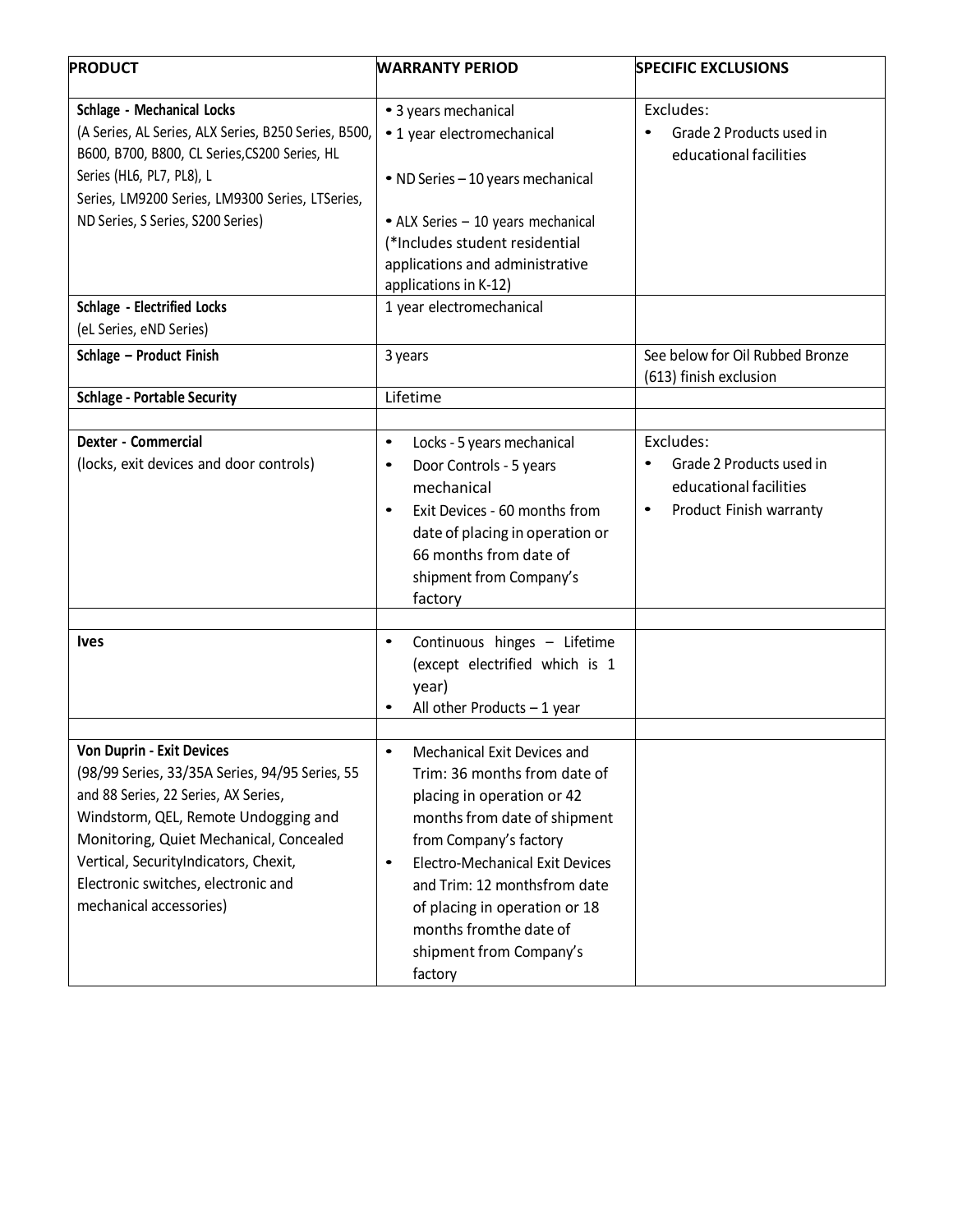| <b>PRODUCT</b>                                                                                                                                                            | <b>WARRANTY PERIOD</b>                                                                                                                                                                                                                                                                                               | SPECIFIC EXCLUSIONS                                                                                                                                                                                                                                                                                               |
|---------------------------------------------------------------------------------------------------------------------------------------------------------------------------|----------------------------------------------------------------------------------------------------------------------------------------------------------------------------------------------------------------------------------------------------------------------------------------------------------------------|-------------------------------------------------------------------------------------------------------------------------------------------------------------------------------------------------------------------------------------------------------------------------------------------------------------------|
| <b>Von Duprin - Electric Strikes</b><br>(4200 Series, 5100 Series, 6100 Series,<br>6200 Series, 6300 Series, and 6400Series)                                              | Mechanical Components: 60<br>$\bullet$<br>months from date of placingin<br>operation or 66 months from<br>the date of shipment from<br>Company's factory<br>Electronic Components: 12<br>$\bullet$<br>months from date of placingin<br>operation or 18 months from<br>the date of shipment from<br>Company's factory |                                                                                                                                                                                                                                                                                                                   |
| <b>Von Duprin - Power Supplies</b>                                                                                                                                        | 12 months from date of placing in<br>operation or 18 months from dateof<br>shipment from Company's<br>factory                                                                                                                                                                                                        |                                                                                                                                                                                                                                                                                                                   |
| <b>LCN - Surface Mount</b>                                                                                                                                                | 4000 Series - 30 years<br>$\bullet$<br>4050 Series - 25 years<br>$\bullet$<br>1460 Series - 30 years<br>$\bullet$<br>1450 Series - 25 years<br>$\bullet$<br>1260 Series - 20 years<br>٠<br>1250 Series - 15 years<br>*Warranty begins from the date of<br>shipment from Company's factory                            |                                                                                                                                                                                                                                                                                                                   |
| <b>LCN - Overhead Concealed</b><br>(2010/5010 Series, 2030/5030/6030<br>Series, 3030/3130 Series,                                                                         | 15 years from the date of<br>shipment from Company's factory                                                                                                                                                                                                                                                         |                                                                                                                                                                                                                                                                                                                   |
| <b>LCN - High Security</b><br>(4210/4510 Series, 2210 Series)                                                                                                             | 15 years from the date of<br>shipment from Company's factory                                                                                                                                                                                                                                                         | 2210DPS is excluded from this<br>warranty period. See "LCN FireLife<br>Safety Closers and Holders<br>Series" for warranty period).                                                                                                                                                                                |
| <b>LCN - Automatic Operators</b><br>(2610/4810/4820/4840 Series,<br>4630/4640 Series, 8200 Series, 8310<br>Series, 9130/9140/9150 Series,<br>9500/2800 Series)            | 2 years from the date of shipment<br>from Company's factory                                                                                                                                                                                                                                                          | Excludes:<br>LCN - 900 Series Compressors.<br>$\bullet$<br>These Products are not<br>manufactured by Company and<br>are excluded from coverage<br>under these limitedwarranties.<br>For more information, parts, or<br>repairsconcerning these<br>compressors, contact the<br>manufacturer at (269) 926-<br>6171. |
| LCN - Fire Life Safety Closers and Holders<br><b>Series</b><br>(SE, ME, HSA, SEH Series, SEM Magnets;<br>2210 DPS (includes both electronic and<br>mechanical components) | 2 years from the date of shipment<br>from Company's factory                                                                                                                                                                                                                                                          |                                                                                                                                                                                                                                                                                                                   |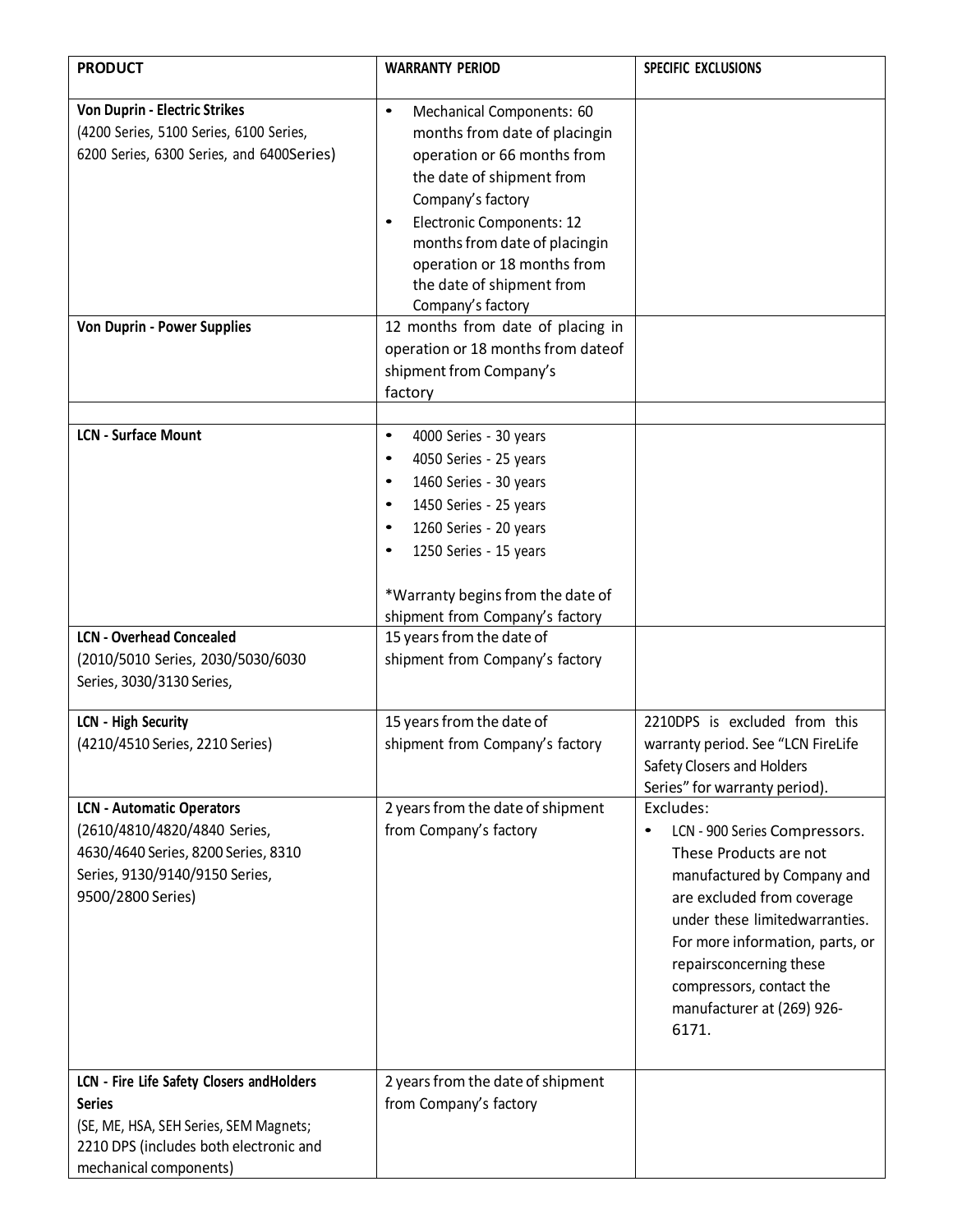| <b>PRODUCT</b>                                                                                                                                                                                                            | <b>WARRANTY PERIOD</b>                                                                                                                                                                                                                                                                                                        | SPECIFIC EXCLUSIONS                                                                                                                  |
|---------------------------------------------------------------------------------------------------------------------------------------------------------------------------------------------------------------------------|-------------------------------------------------------------------------------------------------------------------------------------------------------------------------------------------------------------------------------------------------------------------------------------------------------------------------------|--------------------------------------------------------------------------------------------------------------------------------------|
| Locknetics - Electromagnetic Locks<br>(MG Series, WMG Series)                                                                                                                                                             | 5 years                                                                                                                                                                                                                                                                                                                       |                                                                                                                                      |
| Locknetics - Electric Strikes<br>(CS Series, NC Series, MDS Series, RSSeries)                                                                                                                                             | 5 years                                                                                                                                                                                                                                                                                                                       |                                                                                                                                      |
| <b>Locknetics - Power Supplies</b><br>(LP Series and optional board)                                                                                                                                                      | 5 years                                                                                                                                                                                                                                                                                                                       |                                                                                                                                      |
| <b>Locknetics - System Accessories</b><br>(Illuminated/metal pushbuttons,<br>touch/wave switches, digital keypads, touch<br>bars, push plates, emergency breaks, door<br>cords, specialty sensors and<br>buzzer switches) | 3 years                                                                                                                                                                                                                                                                                                                       |                                                                                                                                      |
| Falcon - Locks<br>Locks: B series, K series, X series, T series,<br>RU series, W series, H2 series, MA series<br>Deadbolts: D100 & D200 series<br>$\bullet$                                                               | 10 years mechanical<br>$\bullet$<br>1 year electromechanical<br>$\bullet$                                                                                                                                                                                                                                                     | Excludes:<br>Grade 2 Products used in<br>educational facilities<br>Finish warranty                                                   |
| <b>Falcon - Door Controls</b>                                                                                                                                                                                             | OHC100 Concealed Closers - 5<br>$\bullet$<br>years<br>8200 Automatic Operator - 1<br>٠<br>year<br>All other Products - 10 years<br>from date of shipment from<br>Company's factory                                                                                                                                            |                                                                                                                                      |
| <b>Falcon - Exit Devices</b><br>(1990/2090 Series, 2390 Series, 24/25<br>Series, 19 Series, 1490/1590 Series,<br>1690/1790 Series and 20 Series)                                                                          | Mechanical - 10 years from date<br>$\bullet$<br>of placing in operation or 10 1/2<br>years from the date of shipment<br>from Company's factory<br>Electronics/Electrified Exit<br>$\bullet$<br>Devices - 12 months from dateof<br>placing in operation or 18<br>months from the date of<br>shipment from Company's<br>factory |                                                                                                                                      |
| Falcon - Key Cylinders                                                                                                                                                                                                    | 10 years                                                                                                                                                                                                                                                                                                                      |                                                                                                                                      |
| Everest 29, Everest 29 Primus, Everest<br>29 Primus XP, Everest, Everest Primus, and<br><b>Everest Primus XP key breakage</b>                                                                                             | Lifetime                                                                                                                                                                                                                                                                                                                      |                                                                                                                                      |
| Glynn Johnson                                                                                                                                                                                                             | 1 year                                                                                                                                                                                                                                                                                                                        |                                                                                                                                      |
| Zero                                                                                                                                                                                                                      | 1 year                                                                                                                                                                                                                                                                                                                        | Thresholds: Black, Dark Bronze and<br>Gold anodized finishes will show<br>wear over time and are not<br>covered under this warranty. |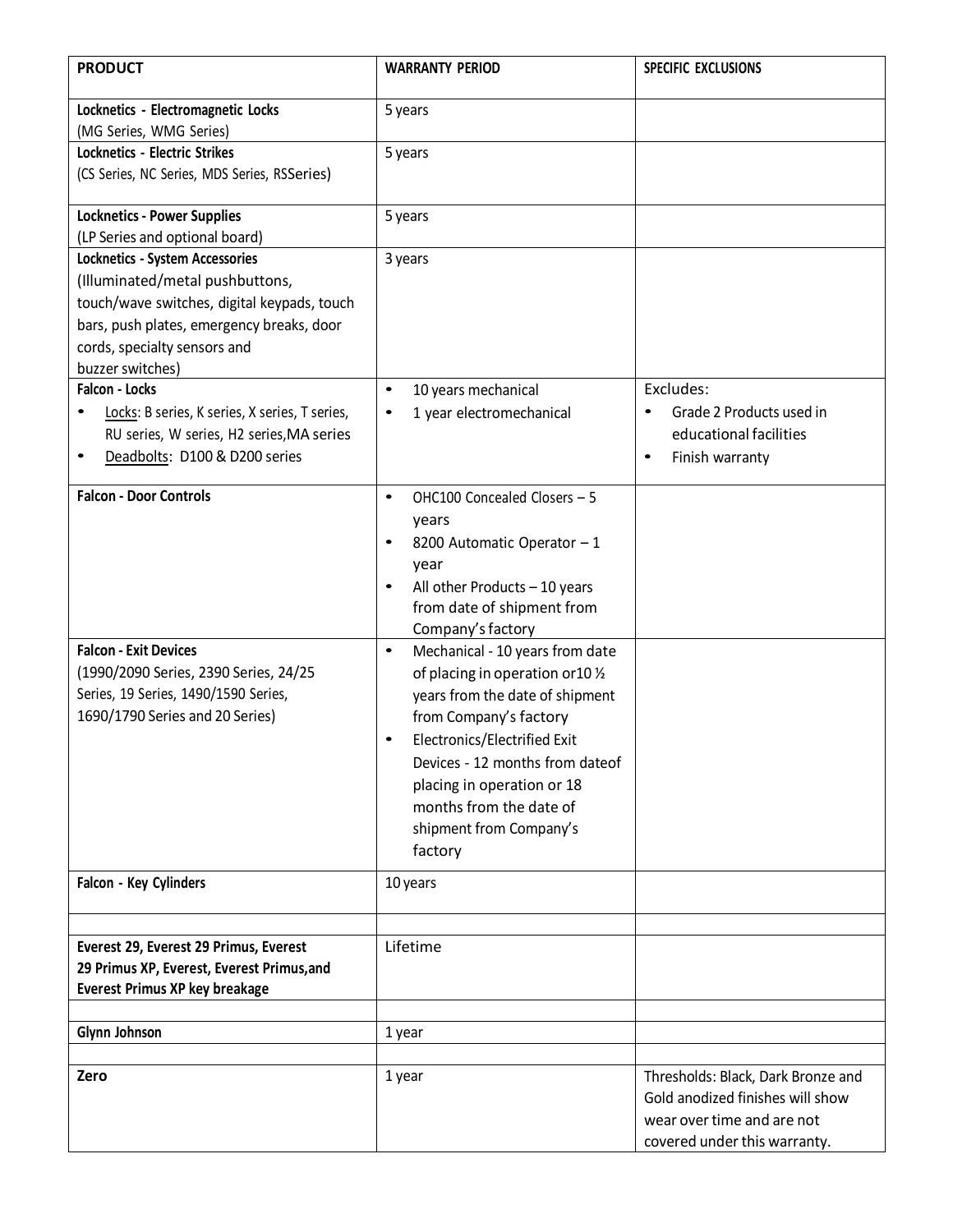| <b>PRODUCT</b>                                                                                                                                                                            | <b>WARRANTY PERIOD</b>                                                                                                     | <b>SPECIFIC EXCLUSIONS</b>                                     |
|-------------------------------------------------------------------------------------------------------------------------------------------------------------------------------------------|----------------------------------------------------------------------------------------------------------------------------|----------------------------------------------------------------|
| <b>Steelcraft - Doors</b><br>(T Series, SZ Series, LS Series, Paladin PWSeries,<br>H Series, SL Series, A14 Series, L Series, INPACT<br>Series, CE Series, B Series)                      | 1 year from date of shipment from<br>Company's factory<br>*Product will be repaired orreplaced<br>as authorized by Company | Excludes:<br>Return of Product unless<br>authorized by Company |
| <b>Steelcraft - Frames</b><br>(C/CK Series, DE Series, F Series, MU Series, FE<br>Series, DW/K Series, FN Series, FT Series,<br>FS/KS/MS Series, FP Series)                               | 1 year from date of shipment from<br>Company's factory<br>*Product will be repaired orreplaced<br>as authorized by Company | Excludes:<br>Return of Product unless<br>authorized by Company |
|                                                                                                                                                                                           |                                                                                                                            |                                                                |
| <b>Republic - Doors</b><br>(DF Series, DL Series, DE STC Series, DE- BR<br>Series, DL-SS Series, DL-TR Series, DPSeries, DL-<br>EMB Series, DE-LL Series, DL UNIFIT Series, DL<br>Series) | 1 year from date of shipment from<br>Company's factory<br>*Product will be repaired orreplaced<br>as authorized by Company | Excludes:<br>Return of Product unless<br>authorized by Company |
| <b>Republic - Frames</b><br>(ME Series, DF Series, ME Series, M/MKSeries, MH<br>Series, SE Series)                                                                                        | 1 year from date of shipment from<br>Company's factory<br>*Product will be repaired orreplaced<br>as authorized by Company | Excludes:<br>Return of Product unless<br>authorized by Company |

**What Schlage Will do:** Upon request, once the defective Product is returned to Schlage or its authorized distributor forinspection free and clear of all liens and encumbrances and accompanied by the statement of defects and proof of purchase from an authorized seller, Schlage will, at its sole option, replace the Product with new or remanufactured product (as applicable) or refund the purchase price in exchange for the Product. Because Schlage cannot control the quality of products sold by unauthorized sellers, this warranty only applies to Products that were purchased from an Allegion or Schlage authorized seller, unless otherwise prohibited by law.

**Original User:** This warranty only applies to the original end user of Products ("Original User"). Except where prohibitedby law (which may include the Province of Quebec), this warranty is not transferable.

**What is not Covered:** The following costs, expense and damages are not covered by the provisions of this warranty: (i) back charges or labor costs including, but not limited to, such costs as the removal and reinstallation of the Product or fornormal maintenance; (ii) shipping and freight expenses required to return the Product to Schlage; (iii) failures, defects, or damage (including, but not limited to, any security related breach or failure or loss of data) caused by the Original User, any third party or third party product, service, or system connected or used in conjunction with the Product; (iv) any other incidental, consequential, indirect, special and/or punitive damages, whether based on contract, warranty, tort (including, but not limited to, strict liability or negligence), patent infringement, or otherwise, even if advised of the possibility of such damages; or (v) normal wear and tear.

**The provisions of these limited warranties do not apply to Products:** (i) used for purposes for which they are not designed or intended by Schlage; (ii) which have been subjected to alteration, misuse, abuse, negligence, or accident; (iii) which have been improperly stored, installed, maintained, repaired or operated; (iv) which have been used or installed in violation of written instructions provided by Schlage; (v) which are not the propersize for the application orhave been damaged or are defective due to improper installation or installation with improper or incorrect parts; (vi) which have been subjected to improper or harsh temperature, humidity, or other environmental conditions (i.e.,